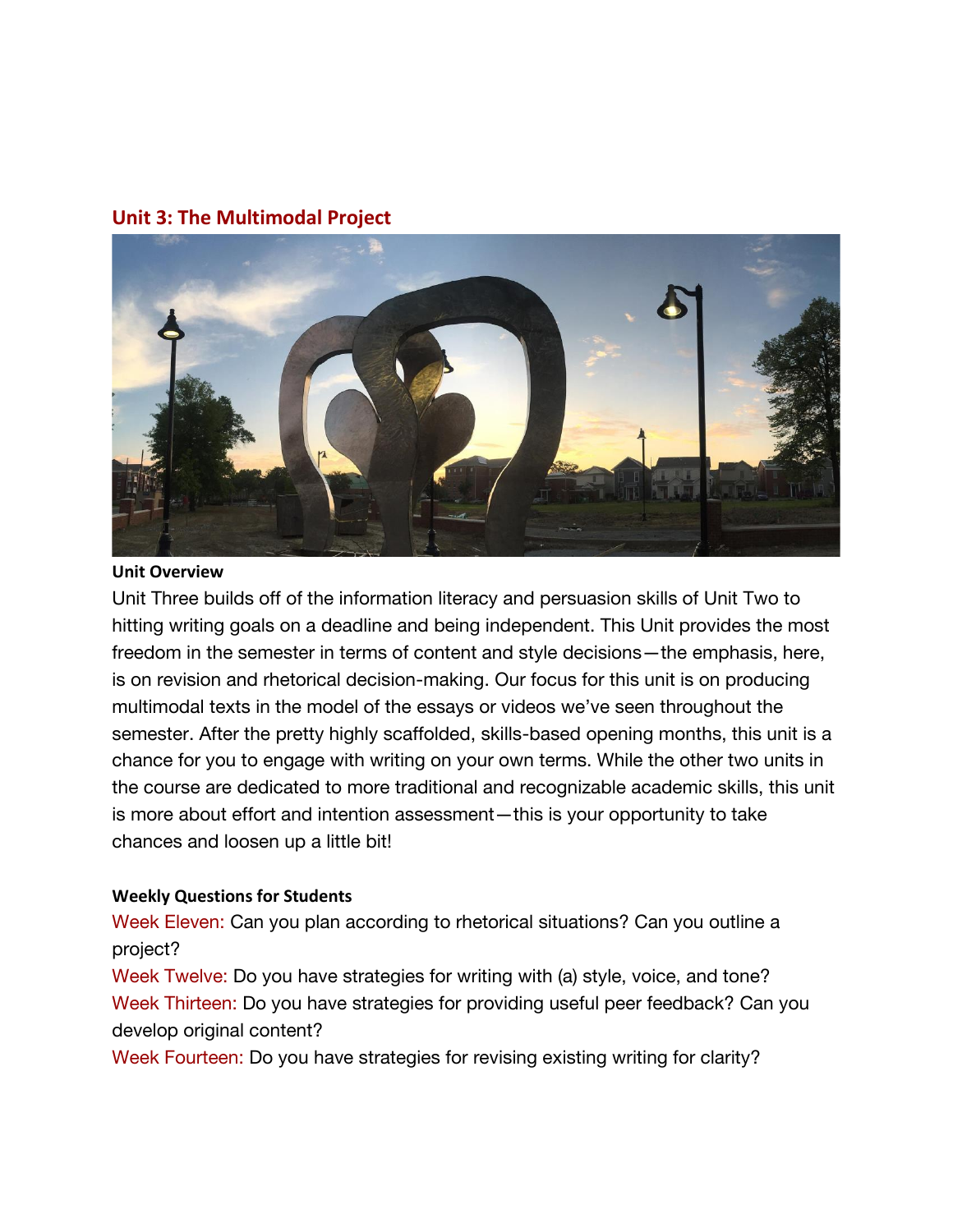# Week Fifteen: Thanksgiving

Week Sixteen: Can I create a finished product on deadline?

## **Goals for this Unit**

Students should spend some time during this unit working on the following skills:

- Developing a self-directed goal for writing
- Making rhetorical decisions to enact this goal
- Developing and maintaining consistent/strategic style
- Determining appropriate support structures
- Workshopping material
- Composing a text using multiple modes of communication

## **Major Assignments**

"Opportunities to think and compose multimodally can help us develop an increasingly complex and accurate understanding of writing, composition instruction, and text." —Dr. Cynthia Selfe, Ohio State University

How do different media offer different affordances? Does the medium change the message? How can multiple modalities be employed to make a more effective text? These are the questions that we'll be considering as you write your multimodal essay.

We have, to this point, read a series of essays on a series of topics that appeared in a series of mediums—text book excerpts, *The New York Times*, Prezis, *The Undefeated*, etc. These texts roughly make up the genre of the expository essay, or writing that works to explain or explore something about the world. The writers have sought to help the reader understand the issues and emotions surrounding national monuments by working through specific examples and engaging in a series of logical maneuvers (explaining, refuting, complicating, applying, conceptualizing, etc.). They have also made thoughtful decisions about style and tone, some including images and diagrams, others relying on audio.

Your task in this assignment is to write a multimodal essay proposing a monument or memorial to a deserving person or event here in Louisville utilizing multiple modes of communication available to you. You'll do light research to identify someone/where/thing of cultural significance to the greater Louisville metro area that you believe is deserving of a memorial. It is important to consider why this topic is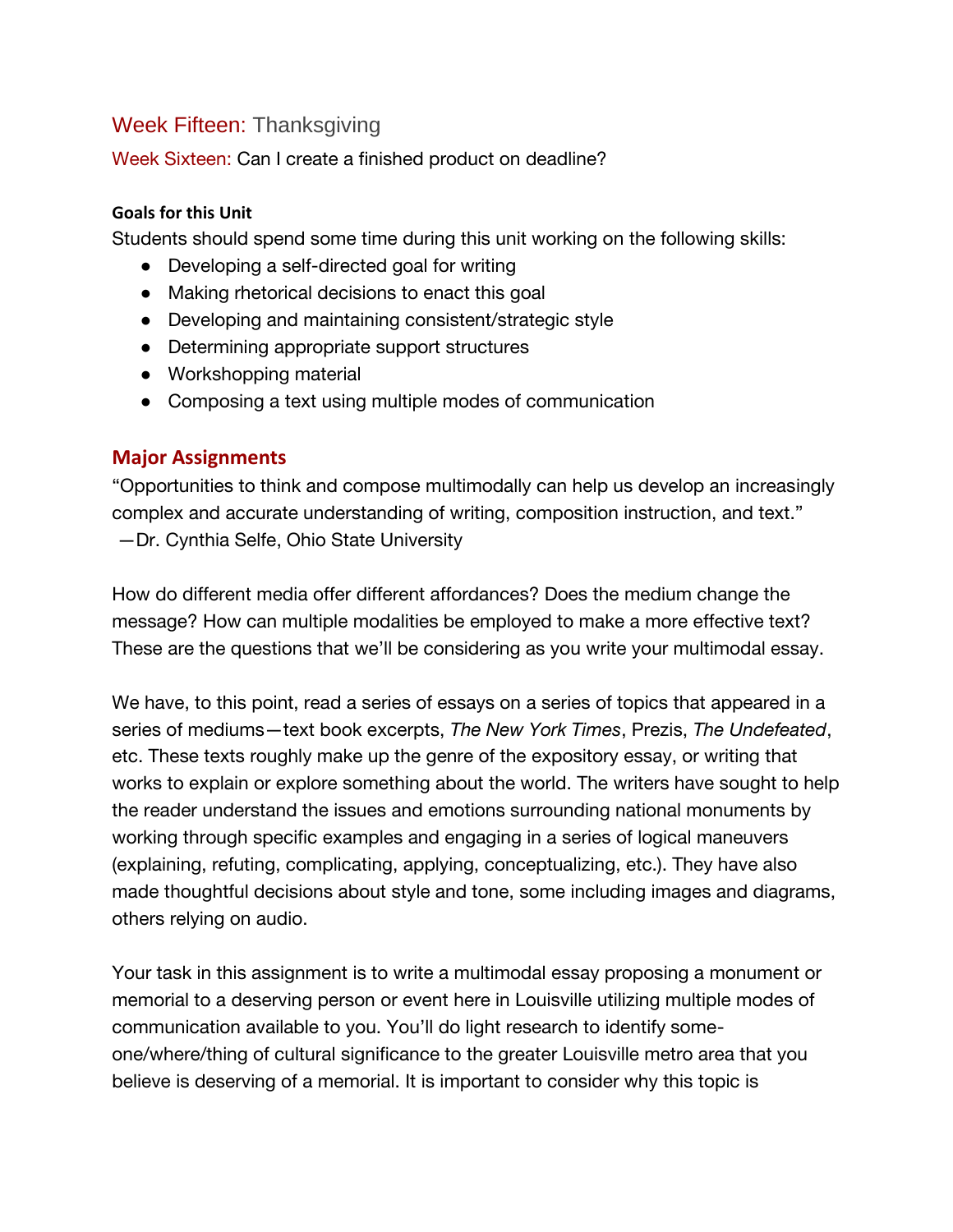important to you, how you might make a case for it to be important to others, the community that a memorial about this subject would represent, and how you might creatively pay tribute to this subject. It is also significant where you propose the monument should be, so be ready to explain why the location you're suggesting is appropriate.

The modalities you can include (but are not limited to): text, audio, video, and images, as well as diagrams, layout and design, etc. In order to harness these options, we will be composing these essays using [Adobe Spark,](https://spark.adobe.com/?sdid=65FN7X27&mv=search&ef_id=Cj0KCQjwxNT8BRD9ARIsAJ8S5xbCIwYcMzPckXeJsq7CsTWD0C3SihQ6Hl02KCuDF63g7BIo0u0eX4gaAnyTEALw_wcB:G:s&s_kwcid=AL!3085!3!375251028368!b!!g!!adobe%20spark!1059105569!54866975714&gclid=Cj0KCQjwxNT8BRD9ARIsAJ8S5xbCIwYcMzPckXeJsq7CsTWD0C3SihQ6Hl02KCuDF63g7BIo0u0eX4gaAnyTEALw_wcB) a catch-all program that can be used for all sorts of documents (newsletters, blogs, website design, presentations). This means a few things. First, you have a lot of options as a content creator—your essay can rely heavily on photographs, it can be made up entirely of video, it can be mostly a written text with a few images to enhance the material. Second, you will be practicing a little bit of visual design in addition to more traditional writing practices—we will have readings that support you in this regard.

This project is about exploring the affordances of different media, especially in terms of interactivity with your audience. Prepare yourself to try a few different versions of things that won't work—when something isn't working, trash it and try again a different way. This type of composing really requires a trial and error approach so be patient with yourself. You should also imagine your audience as extending beyond our class to include publication online. In other words, imagine that you will share this project in a public venue and not just to your peers and professor.

## **Unit 3: The Multimodal Project 25% of course grade**

*Answering: Propose a monument or memorial that should be created. Why? Where?* 

- Proposal & Work Outline 1-2 pages (3%)
- Drafts  $(7%)$ 
	- Rough draft/Outline
	- Workshop Draft
	- Conference Draft
- Project 5-6 pages (10%)
- Reflection 2-3 pages (5%)

## **Project Proposal, Work Outline, & Project Outline**

Before you get started on your project, you'll first submit a project proposal and outline to me for approval. This is to help make sure you're approaching the project with the proper goals and a solid plan.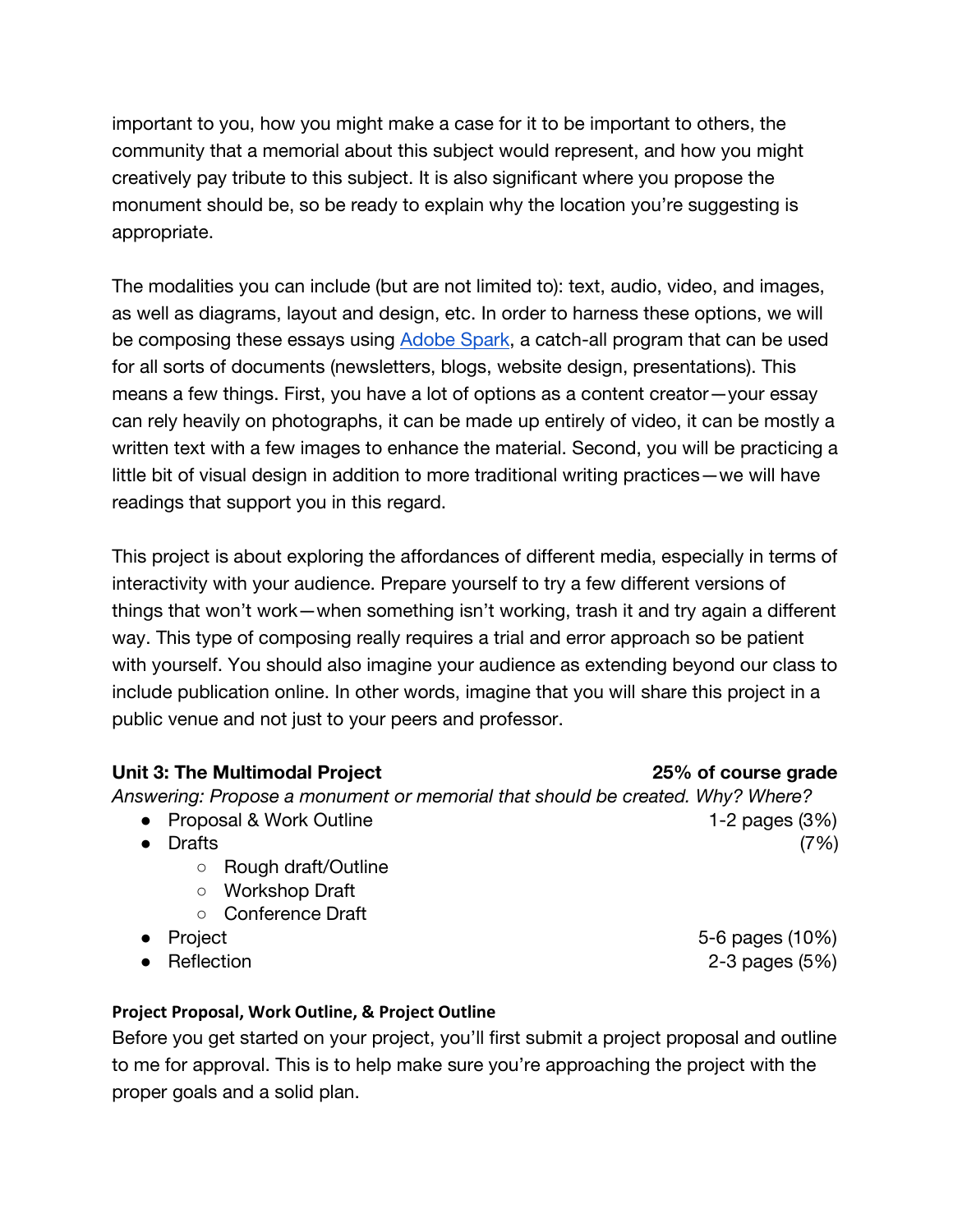### Length: 1-2 pages, each

## Project Proposal

You'll explain to me the following in your proposal:

- 1. **Purpose:** First and foremost, the essay has to have a clear purpose. While this doesn't have to be stated in the introduction, there should be a centralized goal for your writing. Essays remain focused, even when going on a tangent, by consistently returning to some guiding idea. As you write your proposal to me, this purpose will ground your explanation about why and how you crafted the essay as you have. The questions to answer are:
	- a. What is the purpose of your essay?
	- b. Why is this purpose important (to you, to society, to a particular group)?
- 2. **Rhetorical Awareness:** Rhetoric has been described, classically, by Aristotle as the "The faculty of observing, in any given case, the available means of persuasion." This means that, of the many options a writer has to make their point to an audience, the decisions on what makes the page have been made in a strategic and informed fashion. As you write this piece, put your ability to make these decisions on display by using various rhetorical elements: telling stories, offering up logical appeals, taking on naysayers, considering the potential meaning of terms, taking up examples of actual past fact, taking on the claims or actions of others, amusing, enticing, challenging, creating networks across texts. The point is to move from simply articulating your opinion or purpose to writing a piece that engages the reader to think through the ideas and concepts with you, push them to make the jump to second-level thinking about the points that you are making, and to give them material that they can work through. The questions to answer are:
	- a. What is the overall strategy behind composing the essay (did you divide it into sections? Organize it into a problem/solution structure? Use examples that were real or hypothetical?)
	- b. What is the reasoning behind your content decisions (ideally using the language we have drawn on in class periods…appeals, warrants, etc.)?
	- c. What are the strengths and weaknesses of these content decisions as you reflect on them?
- **3. Voice/Tone/Style:** There are a series of stylistic decisions a writer must make about how they present themselves (as writer) and the material. The key to voice is to build credibility for the figure the reader perceives as the writer (i.e. the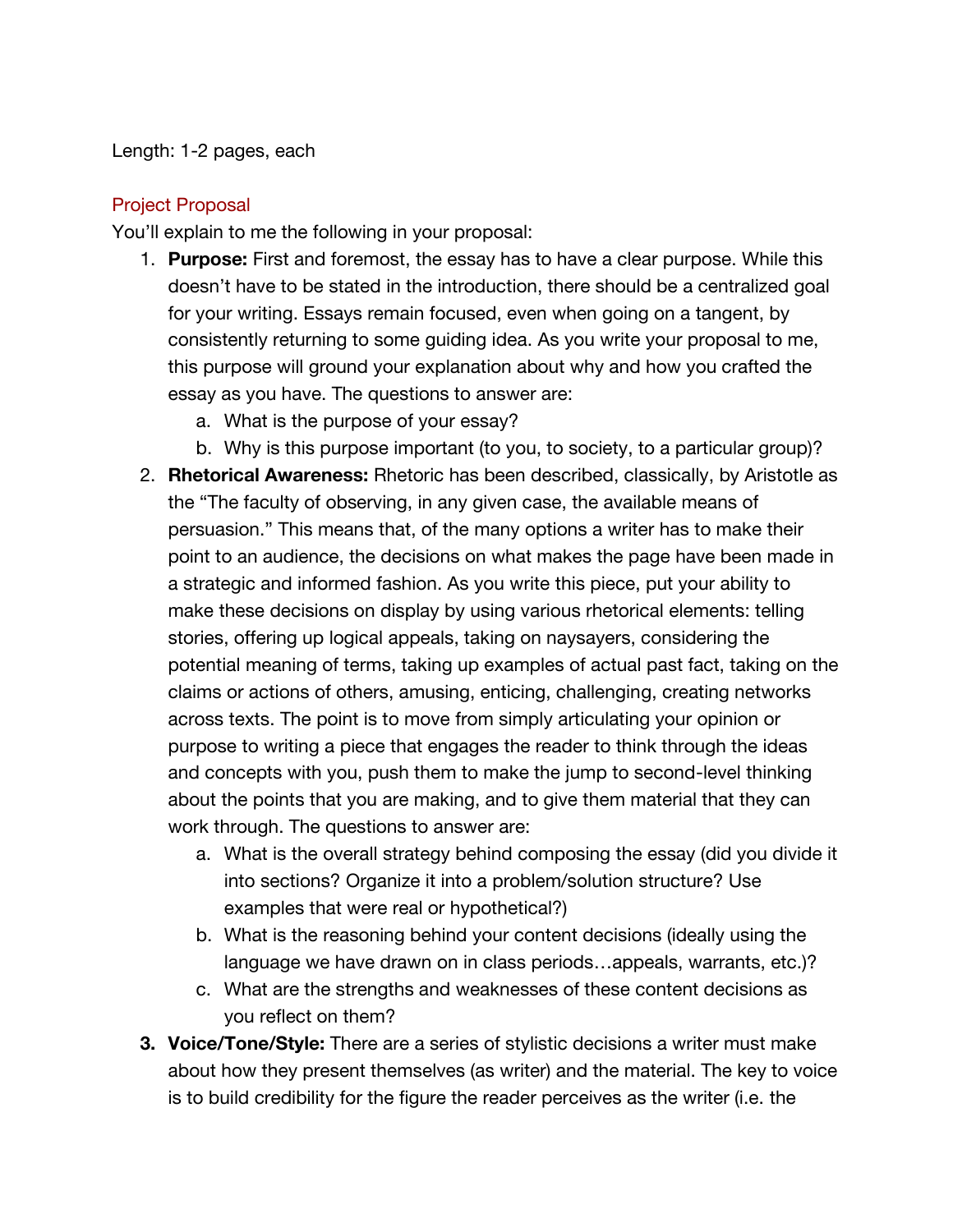"you" on the page) without letting that figure get in the way of the message. The key to tone is to select the appropriate one for the issue at hand and audience being addressed—being snarky and light about genocide might not be the best choice, for example. Finally, the key to style is to remain consistent throughout or create strategic shifts in style (so, if drawing out pity, the style might be heavily descriptive only to shift into objective writing to drive home the logical nature of the response to this pity). If there isn't a reason for the style shift, it simply disorients the reader. For this section of the proposal, describe:

- a. The reasoning behind your style decisions (ideally using the language we have drawn on in class periods...voice, tone, affordances, etc.)
- b. Why words and images? Why video? Why those images? Those words? Why that tone?

## Work Outline

This outline will help you get organized before you even begin composing. Each week of the unit (there are six) should appear as a header and you'll set down goals for each week. Week 1 will be dedicated to determining your topic and writing both your proposal and outline.

## Project Outline

This outline is just a loose structure of how you envision the project will look. You should include the purpose/thesis, the major supporting points--these might include one point on why this topic is worth memorializing in general (their contribution to a larger role in history), another point explaining their community (why they're an important figure to a specific demographic), an idea for the type of monument you're proposing (explaining why this is fitting), and a final point suggesting a location for the monument (and justification of why it is the appropriate place). These are just ideas, they are not the only ways to approach this, but if you're looking for a guide, they'll help you organize the project.

Due: Sunday 11/1 by midnight Note: You will be able to revise and resubmit after receiving feedback from me.

### **Drafts**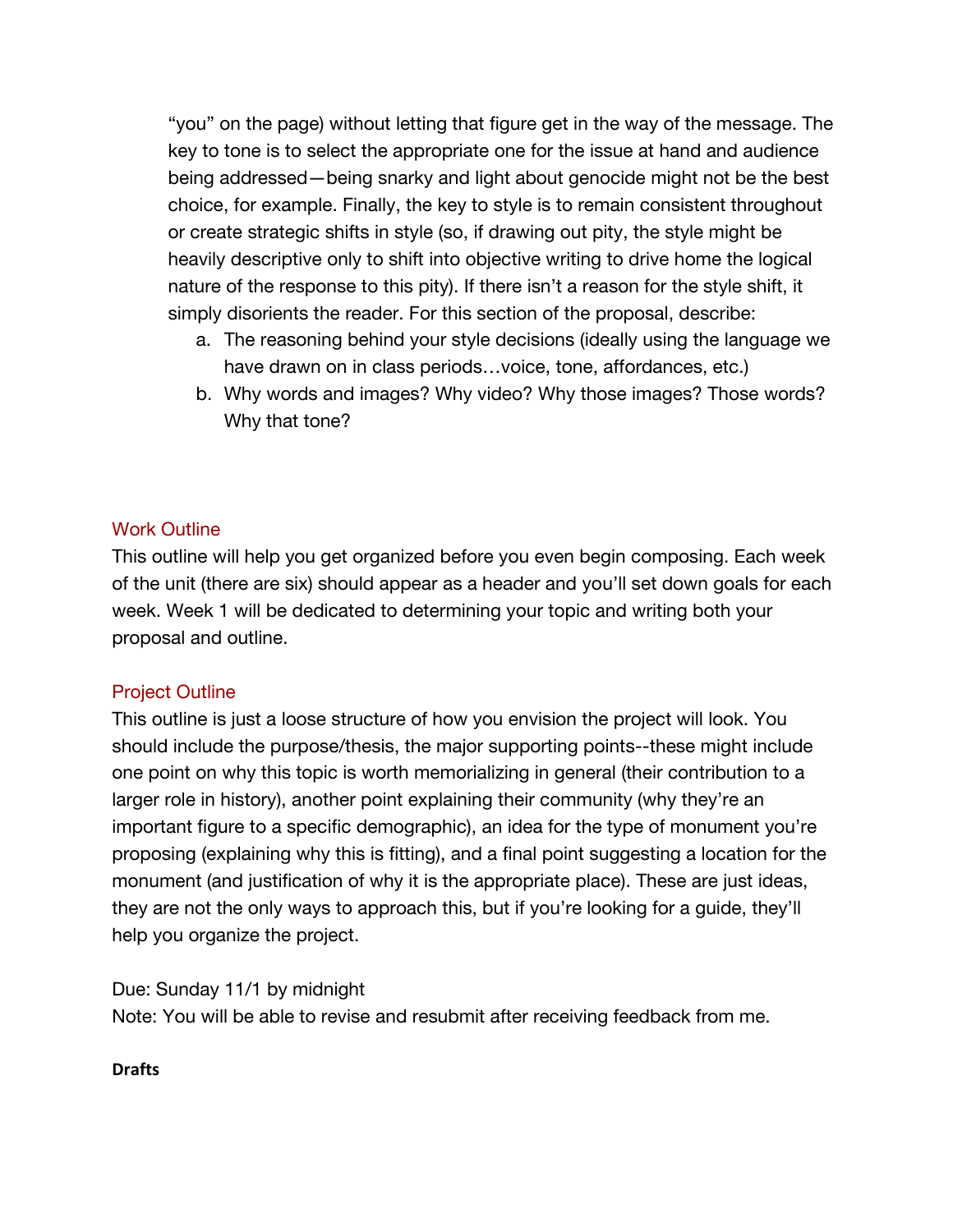This project, like our Unit 2 assignment, will utilize drafting, peer review, and conferencing. In order to familiarize yourself with your writing process, you need to keep to our drafting schedule. Do not expect to write this the night before it's due that won't work for this project. I expect you to meet these draft criteria alongside your classmates so that peer review can work optimally. **Submitting these drafts collectively comprises 7% of your Multimodal Project grade.**

| Due Dates:                                   |                                |  |
|----------------------------------------------|--------------------------------|--|
| <b>Workshop Draft</b>                        | $2-3$ pages $11/8$             |  |
| Conference Draft                             | $3-4$ pages $11/15$            |  |
| <b>Final Draft</b>                           | 5-6 pages (or equivalent) 12/2 |  |
| <b>Reflection &amp; Production Rationale</b> | $2-3$ pages $12/2$             |  |

#### **Multimodal Project**

In this project, I want you to envision your topic using a variety of semiotic modes (sound, video, audio files, and alphabetic text) and presented in the medium of the Web using Spark to aggregate whatever technologies you wish to explore. Consider the various affordances of the medium: techniques, audiences, language use, etc. that may or may not be available to you in a page-based medium. How can you more effectively persuade your audience to support your new memorial than just using a text-based essay?

This assignment focuses on your decision-making as a writer and that extends to the way that length will be factored into the grading criterion. Effectively, it is effort, not length, that is being graded here. So, approximately 1500 words with limited images or a lengthy video, or a handful of short videos, or a thoughtful photo essay with 750 words can all suffice for getting a quality grade. The quality of these elements is more important, then, than reaching a particular length.

Requirements:

- 1. Compose a Spark page with content that is equivalent to 5-6 pages
- 2. Incorporate at least three modalities in your text

I want to challenge you to expand your ideas about what a memorial or monument is for this project. Don't think only in terms of walls with names on them or statues in traffic circles—go modern. Digital projections on buildings, flash mob dance crews,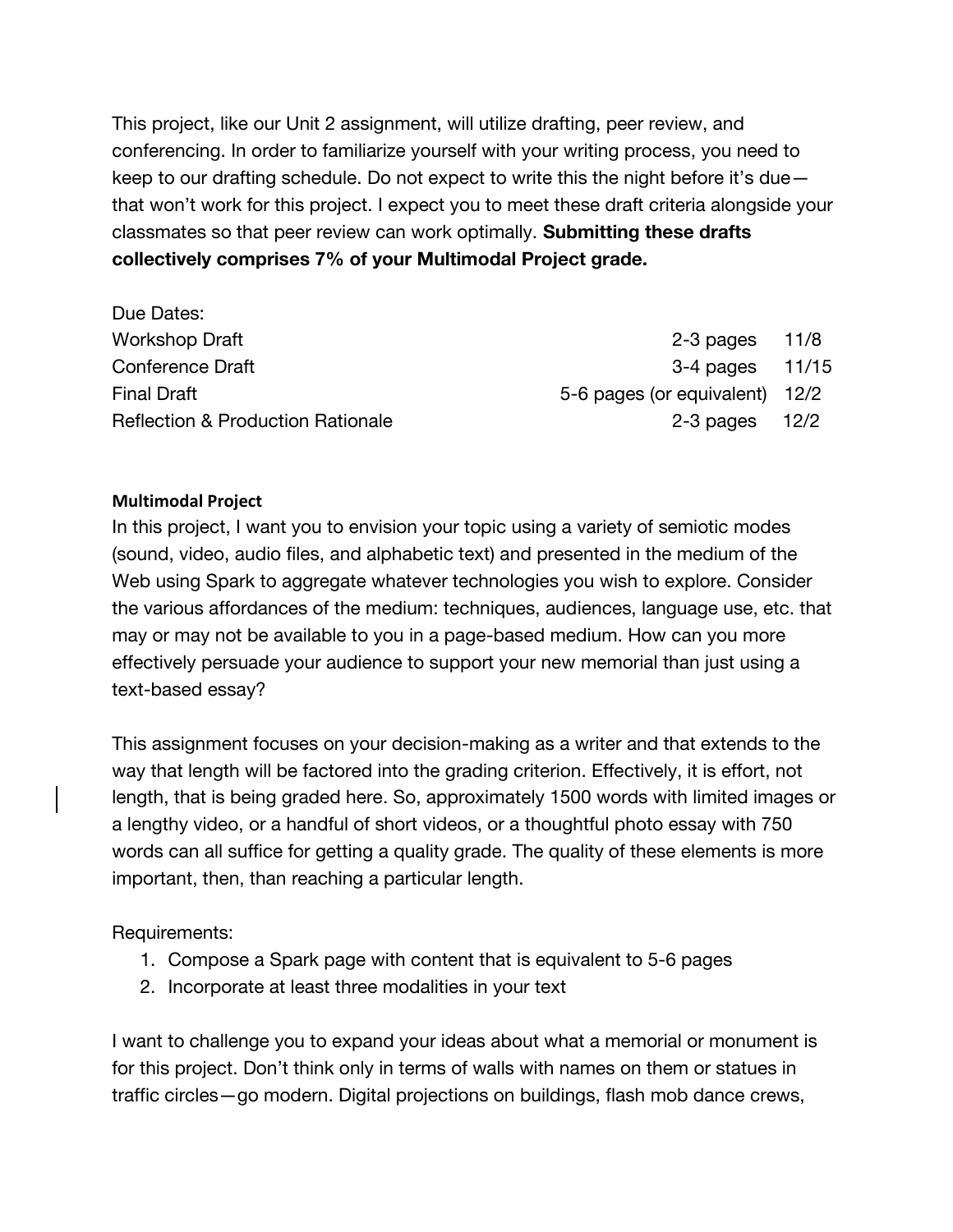annual picnics with themed events, graffiti art, art festivals, plays, concerts, and many other things that pay tribute to your subject can be considered memorials and monuments of honor. We tend to be wowed by the new, by the creative, by the inspirational—I'm hoping to see some creative ideas for these monuments!

## Due: 12/2 by midnight

## **Reflection & Production Rationale**

While the essay is particularly important, part of your grade will depend on how well you can explain the reasoning behind your stylistic and content decisions. This class is about both your ability to produce quality writing and your ability to develop as a writer. You will not be graded on your use of technology as much as your resourcefulness: how did you find images, choose the tech, get help, and write about your rhetorical choices, successes, and failures in your reflective essay? This reflection helps to answer these questions. It should be two-three pages, double-space, and should address the following:

- Demonstrate that **you understand the importance of rhetorical considerations** for any communicative act: the audience, purpose, genre, medium, and explain your thinking about your rhetorical situation and choices for this project. Describe how and why you chose to portray your part of the project in the way you did (i.e., which images you chose and why; or which website layout you choose and why, or the dates/style/format of the model you chose and why)
- Discuss **your choice of mode and medium** to use depending on your rhetorical situation. Remember:
	- $\circ$  mode = a way of creating and communicating using signs and symbol systems such as sound, photography, video and film, illustrations, art, and alphabetic text
	- $\circ$  multimodal = creating and communicating using a combination of modes
	- $\circ$  media = ways of creating, delivering, and consuming multimodal symbol systems
- Discuss **affordances and constraints of various technologies and media** you choose (i.e. the time involved with learning new technologies, the glitches often involved with open source platforms, privacy issues with sharing your work online, style choices for website design).
- Describe in **detail the changes you made** to your project after getting feedback.